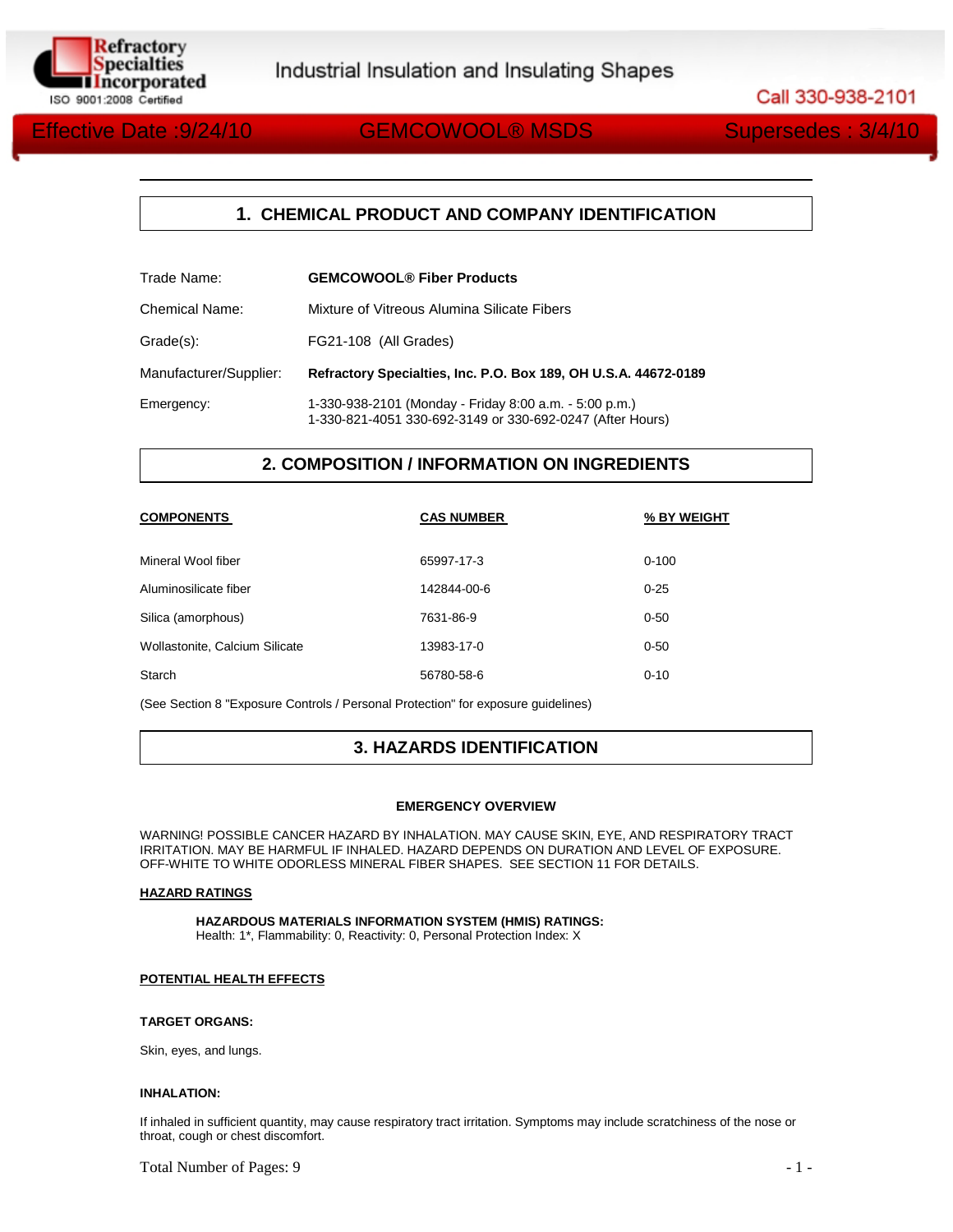#### **EYE CONTACT:**

Slightly to moderately irritating. Fibers may be abrasive; prolonged contact may cause damage to the outer surface of the eye.

#### **SKIN CONTACT:**

Slightly to moderately irritating. Exposure may result in irritation, inflammation, rash or itching.

#### **INGESTION:**

If ingested in sufficient quantity, may cause gastrointestinal disturbances. Symptoms may include nausea, vomiting, or abdominal pain.

#### **CHRONIC EFFECTS:**

Studies to date, involving occupationally exposed workers, have not identified any increased incidence of respiratory disease. Long-term, high-dose exposure to specially-sized, rodent respirable fiber has resulted in the development of fibrosis, lung cancer and mesothelioma in rats & hamsters. See Sections 11 & 16 of this MSDS for more information.

#### **MEDICAL CONDITIONS AGGRAVATED BY EXPOSURE:**

Pre-existing medical conditions, including dermatitis, asthma or chronic lung disease may be aggravated by exposure; individuals who are atopic (with a history of allergies) may experience greater amounts of skin and respiratory irritation.

#### **HAZARD CLASSIFICATION:**

Although studies, involving occupationally exposed workers, have not identified any increased incidence of respiratory disease, results from animal testing have been used as the basis for hazard classification:

The Seventh Annual Report on Carcinogens (1994), prepared by the **National Toxicology Program (NTP)**, classified respirable RCF and glasswool as substances reasonably anticipated to be carcinogens.

The **International Agency for Research on Cancer (IARC)** has classified ceramic fiber and fibrous glasswool as possible human carcinogens (Group 2b) based on sufficient evidence of carcinogenicity in animals, but insufficient data in humans. Mineral Wool that is used in GEMCOWOOL® products is classified as Group 3.

The **State of California**, pursuant to Proposition 65, The Safe Drinking Water and Toxic Enforcement Act of 1986, has listed "ceramic fibers (airborne fibers of respirable size)" as a material known to the State of California to cause cancer.

The **Commission of The European Communities (DG XI)** has classified RCF as substances which should be regarded as if they are carcinogenic to man. **IARC** has also classified respirable crystalline silica, a possible byproduct of RCF devitrification following sustained, high-temperature (>2192°F) use, as a substance known to be carcinogenic to humans (Group 1).

## **4. FIRST AID MEASURES**

#### **FIRST AID PROCEDURES**

#### **INHALATION:**

If respiratory tract irritation occurs, relocate individual to a dust free environment. Get medical attention if irritation persists. See Section 8 for additional measures to reduce or eliminate exposure.

#### **EYE CONTACT:**

If eyes become irritated, flush immediately with large amounts of lukewarm water for at least 15 minutes. Eyelids should be held away from the eyeball to ensure thorough rinsing. Do not rub eyes. Get medical attention if irritation persists.

#### **SKIN CONTACT:**

If skin becomes irritated, remove contaminated clothing. Do not rub or scratch exposed skin. Wash area of contact thoroughly with soap and water. Using a skin cream or lotion after washing may be helpful.

#### **INGESTION:**

If gastrointestinal irritation occurs, relocate individual to a dust free environment. Seek medical attention if symptoms persist.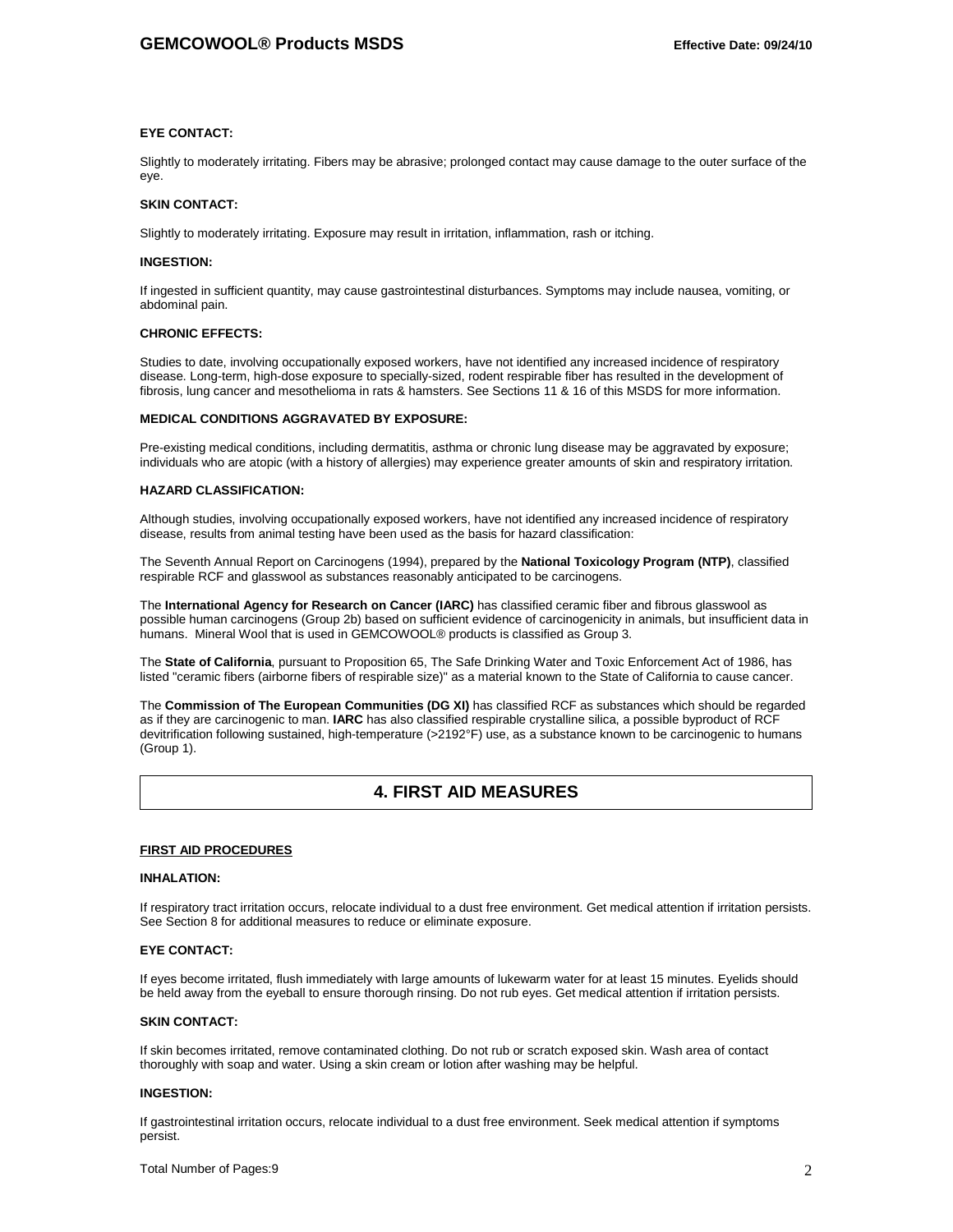### **NOTES TO PHYSICIANS:**

Skin and respiratory effects are the result of mechanical irritation; fiber exposure does not result in allergic manifestations.



## **7. HANDLING AND STORAGE**

## **HANDLING AND STORAGE**

Handle ceramic fiber with caution. Minimize airborne dusts by avoiding the unnecessary disturbance of materials. Prolonged exposure to high temperatures generally increases the relative friability of aluminosilicate fibers. Removal and clean up of after service product may result in exposure to a mixture of crystalline phase silica and vitreous aluminosilicate fiber (See Section 16 for more details). Depending on the product's use, other contaminants may also be present. During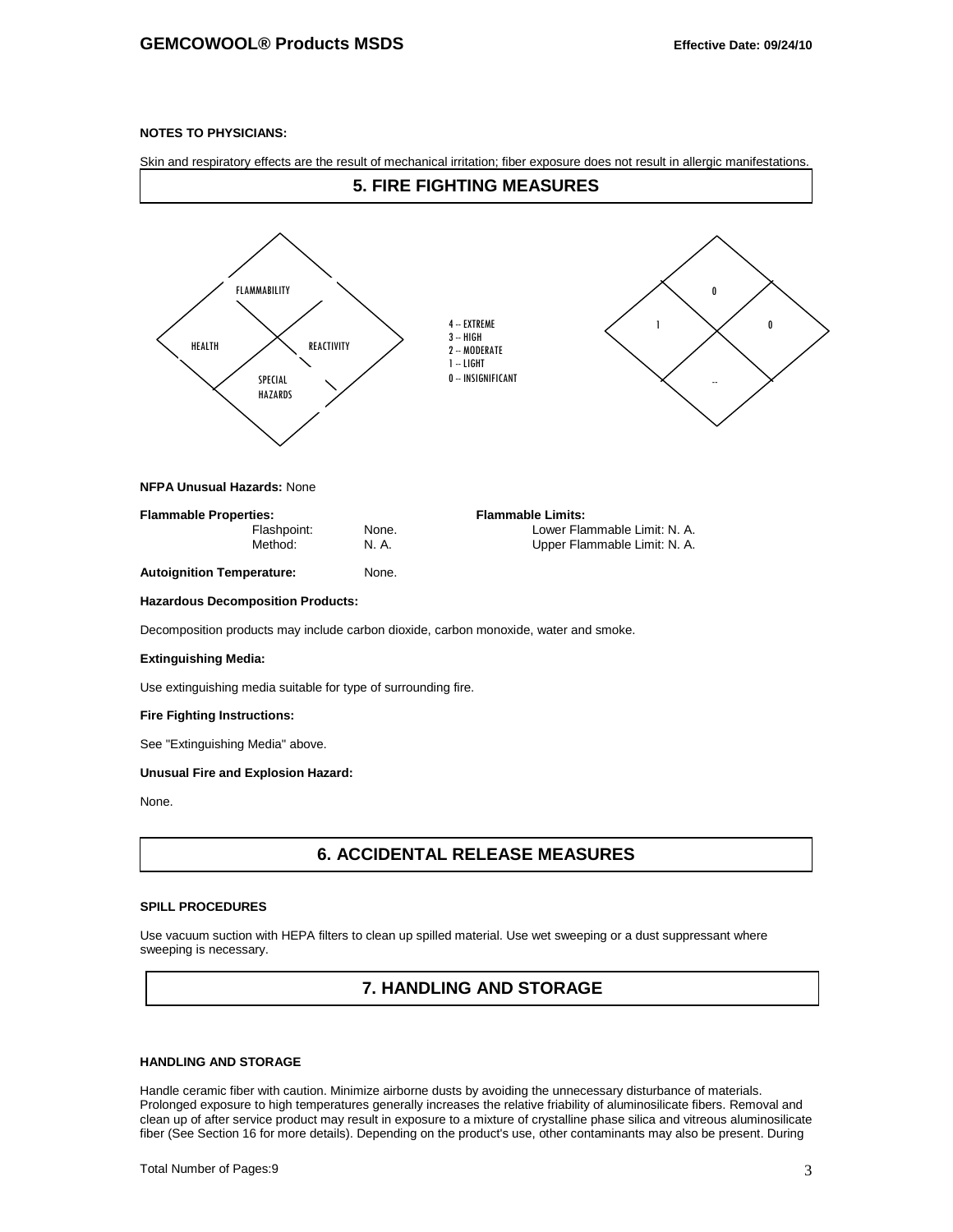removal, the exposed material should be frequently misted with water to minimize airborne dust. A surfactant may be added to the water to improve the wetting process. Use only enough water to wet the insulation. Do not allow water to accumulate on floors.

#### **Clean Up**

Dust suppressing cleaning methods such as wet sweeping or vacuuming should be used to clean the work area. If vacuuming is used the vacuum must be equipped with a HEPA filter. Compressed air or dry sweeping should not be used for cleaning. Dust suppressing compounds may be used to clean up light dust. For additional information regarding the use and handling of refractory ceramic fiber, contact Refractory Specialties, Inc. at 1-330-938-2101 or the Unifrax Corporation Product Stewardship Information Line at 1-800-322-2293 (See Section 16).

#### **EMPTY CONTAINERS**

Product packaging may contain residue. Do not reuse.

## **8. EXPOSURE CONTROLS/PERSONAL PROTECTION**

#### **EXPOSURE GUIDELINES**

| Components                     | OSHA (PEL)                                            | ACGIH (TLV)                                                                                                                                  | <b>SUPPLIER</b>               |
|--------------------------------|-------------------------------------------------------|----------------------------------------------------------------------------------------------------------------------------------------------|-------------------------------|
| Mineral Wool fiber             | 15 mg/m3 total dust<br>5 mg/m3 respirable<br>fraction | $10 \text{ mg/m}$                                                                                                                            | None Established              |
| Aluminosilicate fiber          | None Established*                                     | $0.2$ f/cc                                                                                                                                   | $0.5$ f/cc 8-hr TWA<br>(RCFC) |
| Silica amorphous               | 6 mg/m $3$ ( $< 1\%$ )<br>crystalline silica)         | 10 mg/m3 (total<br>dust, containing $< 1\%$<br>crystalline silica)<br>3 mg/m3 (respirable<br>dust, containing $< 1\%$<br>crystalline silica) | None Established              |
| Wollastonite, Calcium Silicate | 5 mg/m3 (PNOR)                                        | 3 mg/m3 (PNOC)                                                                                                                               | None Established              |

\* There is no specific regulatory standard for RCF in the U.S. OSHA's "Particulate Not Otherwise Regulated (PNOR)" standard [29 CFR 1910.1000, Subpart Z, Air Contaminants] applies generally - Total Dust 15 mg/m3; Respirable Fraction 5 mg/m3.

\*\* Pending the results of long-term health effects studies, airborne exposures should be controlled at or below the Refractory Ceramic Fiber Coalition (RCFC) Recommended Exposure Guidelines listed above.

#### **ENGINEERING CONTROLS**

Dust suppressing control technologies such as local exhaust ventilation, point of generation dust collection, down draft work stations, emission controlling tool designs, and materials handling equipment are effective means of minimizing airborne fiber emissions. For additional information, contact Refractory Specialties, Inc. at 1-330-938-2101or the Unifrax Corporation Product Stewardship Information Line at 1-800-322-2293 (See Section 16).

#### **PERSONAL PROTECTION EQUIPMENT**

#### **RESPIRATORY PROTECTION:**

When engineering and/or administrative controls are insufficient, the use of appropriate respiratory protection, pursuant to the requirements of OSHA 1910.134 AND 29 CFR 1926.103, is recommended. The evaluation of workplace hazards and theidentification of appropriate respiratory protection is best performed, on a case by case basis, by a qualified Industrial Hygienist.

OSHA HAS NOT ESTABLISHED A SPECIFIC PERMISSABLE EXPOSURE LIMIT (PEL) FOR RCF.

#### **SKIN PROTECTION:**

Wear gloves, head coverings and full body clothing as necessary to prevent skin irritation. Washable or disposable clothing may be used. If possible, do not take unwashed clothing home. Work clothes should be washed separately from other clothing and the washing machine rinsed thoroughly following use. Inform the launderer of the proper procedures. Store work clothes and street clothes separately to prevent contamination.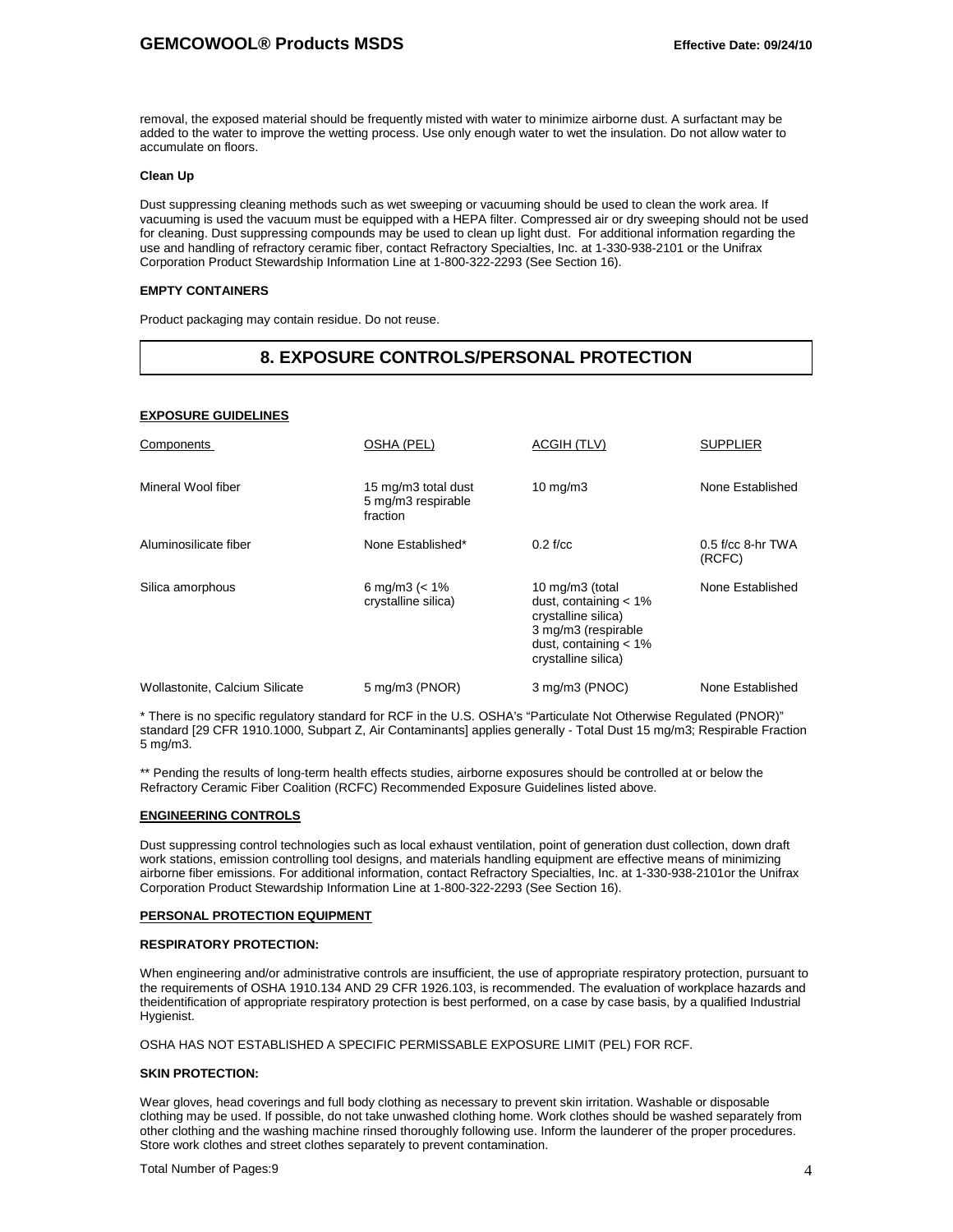#### **EYE PROTECTION:**

Wear safety glasses or chemical goggles to prevent eye contact. Do not wear contact lenses unless chemical goggles are also worn. Do not touch eyes with contaminated body parts or materials. Have eye-washing facilities readily available where eye contact can occur.

See Section 16 regarding handling considerations for after service aluminosilicate fiber.

## **9. PHYSICAL AND CHEMICAL PROPERTIES**

Odor and Appearance: White or off-white, odorless ceramic shape. Chemical Family: Vitreous Alumino-silicate fibers<br>Boiling Point: N. A.<br>% Solubility in Water: N. A. Melting Point: 3200F minimum Specific Gravity: 2.73 Specific Gravity: 2.73 – 3.23 Specific Gravity: 2.73 – 3.2<br>Vapor Pressure: N. A. Vapor Pressure: N. A. pH: N. A. pH: N. A. pH: N. A. pH: N. A. pH: N. A. pH: N. A. Vapor Density (Air = 1): N. A. (2008) (2008) (2008) (2018) (2018) (2018) (2018) (2018) (2018) (2018) (2018) (2<br>Molecular Weight: N. A. (2018) (2018) (2018) (2018) (2018) (2018) (2018) (2018) (2018) (2018) (2018) (2018) (2 Molecular Weight: N. A.

% Solubility in Water: N. A.<br>Specific Gravity: 2.73 - 3.2

## **10. STABILITY AND REACTIVITY**

**CHEMICAL STABILITY:** Stable under conditions of normal use.<br> **INCOMPATIBILITY:** Soluble in hydrofluoric acid. phosphoric **CONDITIONS TO AVOID:<br>HAZARDOUS DECOMPOSITION PRODUCTS:** 

Soluble in hydrofluoric acid, phosphoric acid, and concentrated alkali.<br>None. Decomposition products may include carbon monoxide, carbon dioxide, and smoke.<br>Not Applicable.

**HAZARDOUS POLYMERIZATION:** 

## **11. TOXICOLOGICAL INFORMATION**

The existing toxicology and epidemiology data bases for RCF's are based on ongoing studies. The Unifrax Corporation supports ongoing investigations and will make all data available to interested parties upon request. Information will be updated as studies are completed and reviewed. The following is a summary of the results to date:

#### **EPIDEMIOLOGY**

An epidemiologic investigation, being conducted by the University of Cincinnati, of RCF production workers in the U.S. is ongoing. The evidence obtained from employees in U. S. RCF manufacturing facilities, is as follows:

1) There is no evidence of any fibrotic lung disease (interstitial fibrosis) on x-ray.

2) There is no evidence of an elevated incidence of lung disease among RCF manufacturing employees who were exposed to RCF.

3) In the exposed population, a statistical "trend", comparing initial test results (circa 1987) to predicted norms as based on breathing tests, was observed between the duration of exposure to RCF and a decrease in some measures of pulmonary function. The observations are considered to be statistically significant, but clinically insignificant. In other words, if these observations were made on an individual employee, the results would be interpreted as being within the normal (predicted) respiratory range. A more recent longitudinal study of employees with 5 or more pulmonary function tests found that there was no further effect on lung function associated with RCF production experience.

4) Initial data (circa 1987) indicated that the decrease in pulmonary function appears to be greater in employees who smoke. RCF exposure and smoking behavior seem to demonstrate an interactive effect; in other words, RCF-exposed smokers seemed to show a greater decrease in respiratory function than would be produced by combining the average decrease observed from RCF-exposure only and smoking behavior only. More recent data and analysis have found that the smoking/production interactive effect is no longer observable. Nonetheless, to promote good health practices, employees are still actively encouraged not to smoke.

5) Pleural plaques, which are discrete areas of pleural thickening usually on the parietal pleura or diaphragm, have been observed in a small number of RCF employees. There appears to be a dose-response relationship between the occurrence of pleural plaques on chest radiographs and the following variables: a) years since RCF production hire date; b) duration of RCF production employment; and c) cumulative RCF exposure. The best evidence to date indicates that pleural plaques are a marker of exposure only. There is virtually no evidence to suggest that pleural plaques are a precursor mechanism of respiratory conditions such as interstitial fibrosis, lung cancer, or mesothelioma. Under most circumstances, pleural plaques are not associated with pulmonary impairment. The pathogenesis of pleural plaques remains incompletely understood; however, the mechanism appears to be an inflammatory response caused by inhaled fibers transported via lymphatics to the subpleural area.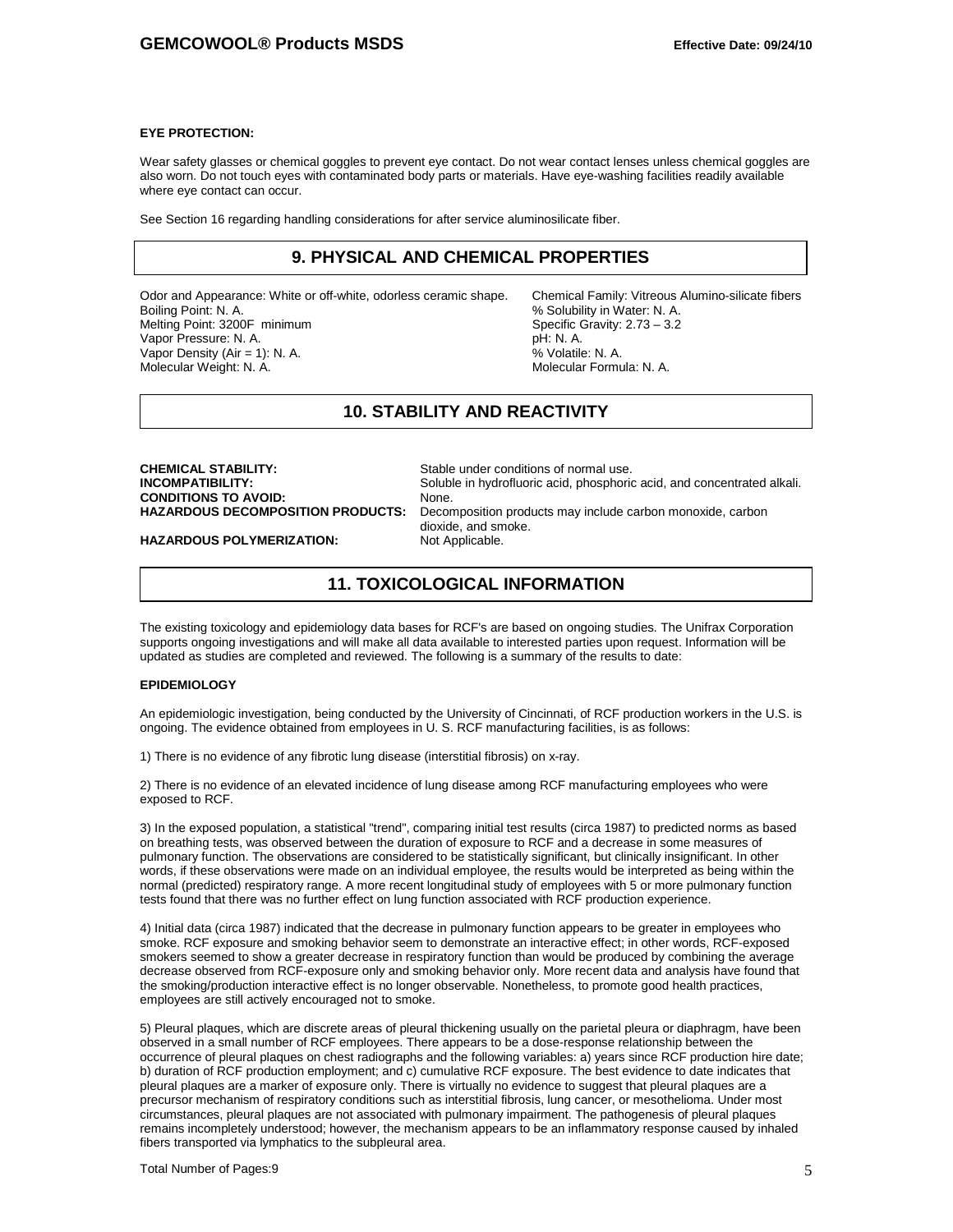#### **TOXICOLOGY**

Man-made vitreous fiber (MMVF) based products, including RCF, contain fibers of different sizes, some of which are small enough to be respirable by humans. Scientists have been conducting research since the 1950's to determine the potential risks for adverse health effects which may result from fiber inhalation.

Mineral Wool is classified by the IARC as Group 3. The U.S. Department of Health and Human Services classified the respirable fibers of glasswool and RCF as "substances which may reasonably be anticipated to be carcinogens" (National Toxicology Program, 7th Annual Report on Carcinogens, 1994).

To date, a number of toxicological studies have been conducted which utilize non-physiological exposure methods such as intrapleural, intraperitoneal and intratracheal implantation or injection. Some of these studies concluded that RCF is a potential carcinogen. Some experts, however, suggest that these tests have limited relevance because they bypass many of the biological mechanisms which prevent fiber deposition or facilitate fiber clearance.

Other toxicological studies utilizing a physiological exposure method, inhalation, have produced findings of respiratory disease in rodents. The most recent RCF-inhalation studies were conducted at the Research and Consulting Company, Geneva, Switzerland. Rats and hamsters were exposed, using a nose-only inhalation system, to the "maximum tolerated dose" of 30 mg/m<sup>3</sup> (about 200 fibers/cc) of specially-prepared RCF for 6 hours/day, 5 days/week, for up to 24 months. In another research effort, other rats were exposed, in a multi-dose study with a similar protocol, to doses of  $3$  mg/m $3$ ,  $9$ mg/m<sup>3</sup>, and 16 mg/m<sup>3</sup>, which corresponds to about 25, 75, and 115 fibers/cc.

No acute respiratory effects were seen in the rats in the 3 mg/m<sup>3</sup> exposure group. Some cases of mild parenchymal fibrosis and one mesothelioma were observed in the 9 mg/m $3$  group. Some cases of pleural and parenchymal fibrosis were seen in the 16 mg/m<sup>3</sup> and in the 30 mg/m<sup>3</sup> exposure group. In addition to a statistically significant increase in lung tumors, two mesotheliomas were also observed in the 30 mg/m<sup>3</sup> group. Hamsters, exposed to only the highest dose, did not develop lung tumors. However, a moderate amount of interstitial fibrosis was seen, as well as a 42% incidence rate of mesothelial tumors.

These studies have found RCF to be a rodent carcinogen, under the conditions of lifetime exposure at high doses. These studies suggest that there may be a dose/response threshold, below which irreversible respiratory impacts do not occur. To obtain more epidemiology or toxicology information, please call the toll free telephone number for the Unifrax Corporation Product Stewardship Program found in Section 16 - Other Information.

## **12. ECOLOGICAL INFORMATION**

#### **Ecotoxicological Information:**

No data available.

**Distribution:** 

No data available.

#### **Chemical Fate Information:**

No data available.

## **13. DISPOSAL CONSIDERATIONS**

#### **DISPOSAL**

Aluminosilicate fiber is not classified as a hazardous waste according to Federal regulations (40 CFR 261). Check local, regional, state or provincial regulations for applicable requirements for disposal. Any processing, use, alteration or chemical additions to the product, as purchased, may alter the disposal requirements. Under Federal regulations, it is the waste generator's responsibility to properly characterize a waste material, to determine if it is a "hazardous" waste.

**EMPTY CONTAINERS:** Product packaging may contain product residue. Do not reuse.

## **14. TRANSPORT INFORMATION**

#### **U.S. DEPARTMENT OF TRANSPORTATION (DOT)**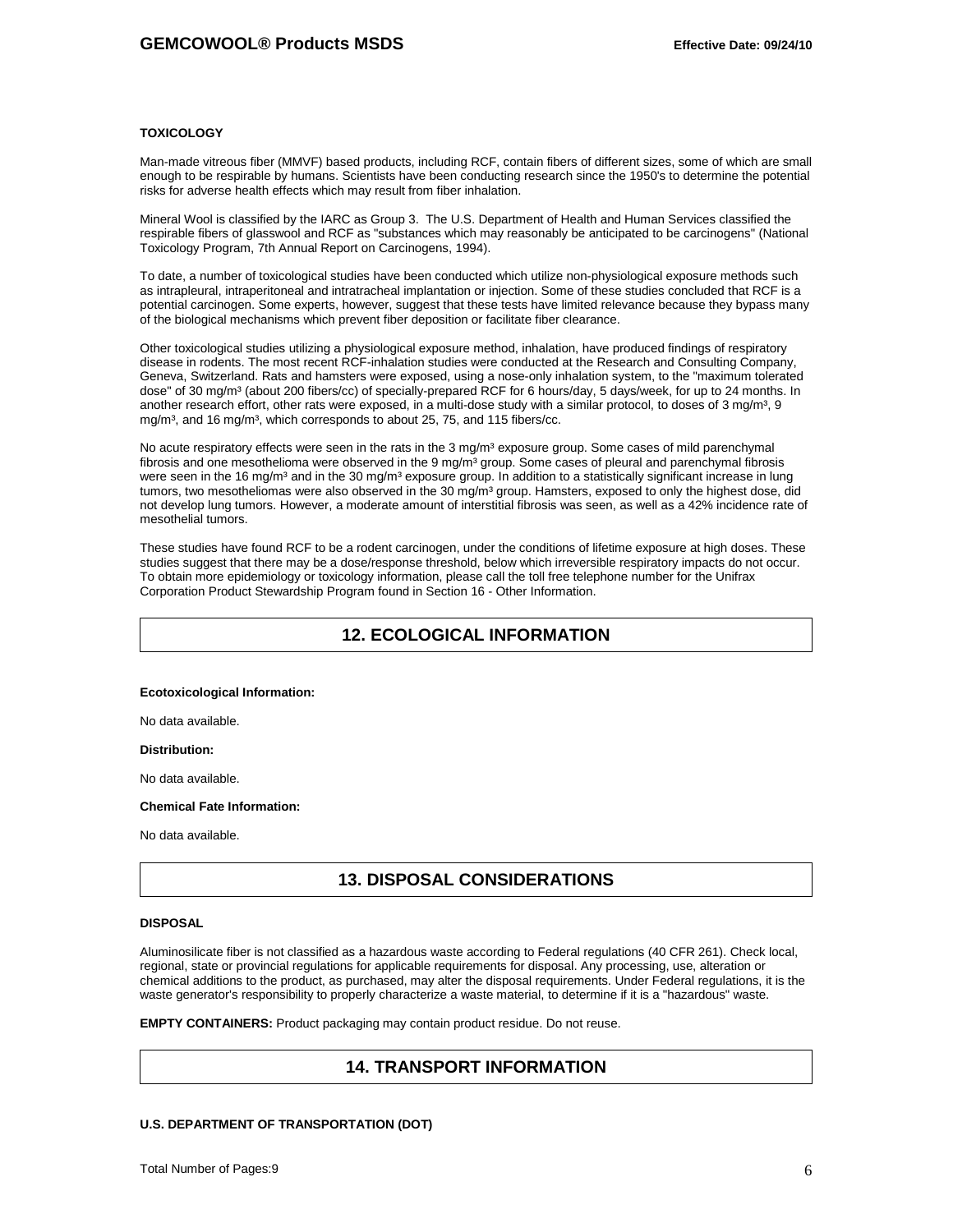| BILL OF LADING DESCRIPTION (49 CFR 172.202): | GEMCOWOOL® CERAMIC FIBER PRODUCTS (NON-<br>REGULATED) |
|----------------------------------------------|-------------------------------------------------------|
| UNITED NATIONS (UN) NUMBER:                  | NOT APPLICABLE                                        |
| <b>NORTH AMERICA (NA) NUMBER:</b>            | NOT APPLICABLE                                        |

## **15. REGULATORY INFORMATION**

**Key statutory and regulatory classifications or listings for the product, as manufactured, which may impact product storage, use, handling or disposal:**

#### **U.S. FEDERAL REGULATIONS**

#### **Comprehensive Environmental Response Compensation and Liability Act of 1980 (CERCLA)**

Constituents regulated as hazardous substances under the Comprehensive Environmental Response Compensation and Liability Act (CERCLA 40 CFR 302):

#### **NONE**

Most RCF products, including this product, are composed of RCF with an average diameter greater than 1 micron, and therefore are not considered CERCLA hazardous substances. See 60 FR 30934 (June 12, 1995).

#### **Clean Air Act (CAA)**

Substances regulated as hazardous air pollutants under Section 112 of the Clean Air Act Amendments of 1990:

#### NONE

Most RCF products, including this product, are composed of RCF with an average diameter greater than 1 micron, and therefore are not considered hazardous air pollutants. See 60 FR 30934 (June 12, 1995).

#### **Toxic Substances Control Act (TSCA)**

All substances in this product are listed, as required, on the TSCA inventory. Refractory ceramic fiber has been assigned a CAS number; however, it is a simple mixture and therefore not required to be listed on the TSCA inventory. The components of RCF are listed on the inventory.

This product contains refractory ceramic fiber and is subject to an EPA TSCA Section 5(e) Consent Order and may be subject to TSCA Section 12(b) Export Notification requirements. Monitoring of airborne workplace fiber concentrations is being conducted under the consent order. For more information on this program, contact Refractory Specialties, Inc. or the Unifrax Corporation Product Stewardship Information Line at 1-800-322-2293 (See Section 16).

#### **Superfund Amendments and Reauthorization Act (SARA) Title III Information: SARA Hazard Category**

Listed below are the hazard categories for the Superfund Amendments and Reauthorization Act (SARA) Section 311/312 (40 CFR 370):

Immediate Hazard: -- Fire Hazard: -- Reactivity Hazard: -- Delayed Hazard: X Pressure Hazard: --

#### **SARA 313 Information**

Toxic chemical(s) subject to the annual reporting requirements of the Superfund Amendments and Reauthorization Act (SARA) Section 313 (40 CFR 372)"

#### NONE

EPA has proposed to place man-made mineral fibers, including RCF, on the list of substances subject to the annual TRI reporting requirements, but a final listing decision has been deferred indefinitely. See 59 FR 61439 (November 30, 1994).

### **SARA 302/311/312 Information**

Extremely hazardous substances subject to the notification and inventory reporting requirements of the Superfund Amendments and Reauthorization Act (SARA) Section 302 (40 CFR 355) and Section 311/312 (40 CFR 370) respectively: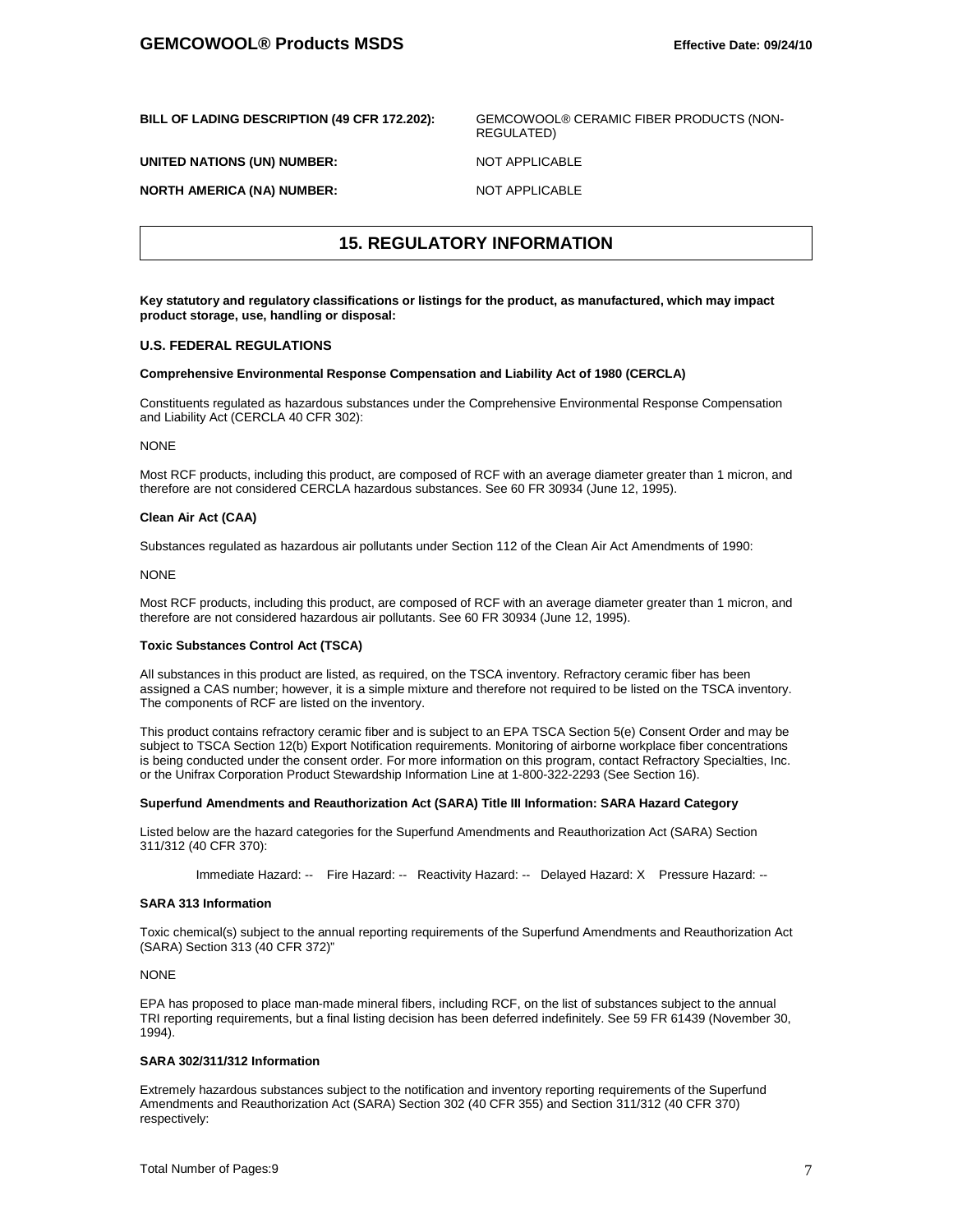NONE

#### **STATE REGULATIONS**

#### **California:**

Substance(s) listed by the State of California on Proposition 65, the Safe Drinking Water and Toxic Enforcement Act of 1986:

Chemical Name<br>
Ceramic fibers (airborne particles of respirable size)<br>
Ceramic fibers (airborne particles of respirable size)<br>
Ceramic fibers (airborne particles of respirable size) Ceramic fibers (airborne particles of respirable size)

#### **Other States:**

Ceramic fiber products are not known to be regulated by states other than California; however, state and local OSHA and EPA regulations may apply to these products. Contact your local agency if in doubt.

#### **INTERNATIONAL REGULATIONS**

#### **Canadian Workplace Hazardous Materials Information System (WHMIS):**

The following Canadian Workplace Hazardous Materials Information System (WHMIS) categories apply to this product:

| Compressed Gas: --     | Flammable/Combustible: -- Oxidizer: -- |                | <b>Acutely Toxic: --</b> |
|------------------------|----------------------------------------|----------------|--------------------------|
| Other Toxic Effects: X | Biohazardous: --                       | Corrosive: --- | Dangerously Reactive: -- |

#### **Canadian Environmental Protection Act (CEPA)**

All substances in this product are listed, as required, on the Domestic Substances List (DSL). Chemical(s) which are listed on the Non-Domestic Substances List:

#### NONE

## **16. OTHER INFORMATION**

#### **After Service RCF: Removal**

As manufactured, RCF products are vitreous aluminosilicates which do not contain respirable crystalline silica. However, following sustained, high temperature (>1800°F) use, it is possible for portions of the exposed RCF or amorphous silica to de-vitrify into mullite. Further, following sustained, temperatures greater than 2192<sub>0</sub> F (1200<sub>0</sub>C) portions of RCF (up to 39.4% by weight) could be converted to crystalline phase silica (cristobalite or quartz) [*The De-vitrification of Aluminosilicate Ceramic Fiber Materials – The Kinetics of the Formation of Different Crystalline Phases*, Ann. Occup. Hyg. Vol. 41, No. 5, pp. 561-590, 1997]. The de-vitrification of RCF and amorphous silica can take place at lower temperatures than mentioned above, in the presence of fluxing materials - such as alkali metals. Chronic exposure to respirable crystalline silica may lead to lung disease. IARC has concluded that: "Crystalline silica inhaled in the form of quartz or cristobalite from occupational sources is carcinogenic to humans (Group 1)." [*IARC Monograph 68*, June 1997, p. 210- 211]. The Occupational Safety and Health Administration (OSHA) has adopted a permissible exposure limit (PEL) for respirable cristobalite at 0.05 mg/m<sup>3</sup>. When needed, the use of proper exposure controls and respiratory protection is recommended to reduce potential health risks and to ensure compliance with OSHA requirements. The evaluation of workplace hazards and the identification of appropriate respiratory protection is best performed, on a case by case basis, by a qualified Industrial Hygienist. For more detailed information regarding respirable crystalline silica, call Refractory Specialties, Inc. or the Product Stewardship Information Hotline at The Unifrax Corporation (see below).

#### **Product Stewardship Program of The Unifrax Corporation**

The Unifrax Corporation – a manufacturer of bulk Refractory Ceramic Fiber and a supplier to Refractory Specialties, Inc., has established a program to provide customers with up-to-date information regarding the proper use and handling of refractory ceramic fiber. In addition, Unifrax Corporation has also established a program to monitor airborne fiber concentrations at customer facilities. If you would like more information about this program, please call Refractory Specialties, Inc. or the Unifrax Corporation Product Stewardship Information Hotline at 1-800-322-2293.

#### **Definitions:**

**ACGIH:** American Conference of Governmental Industrial Hygienists **CAS:** Chemical Abstracts Service **EPA:** Environmental Protection Agency **Fibers/cc:** Fibers per cubic centimeter **HEPA:** High Efficiency Particulate Air **HMIS:** Hazardous Materials Information System **mg/m³:** Milligrams per cubic meter of air **NFPA:** National Fire Protection Association